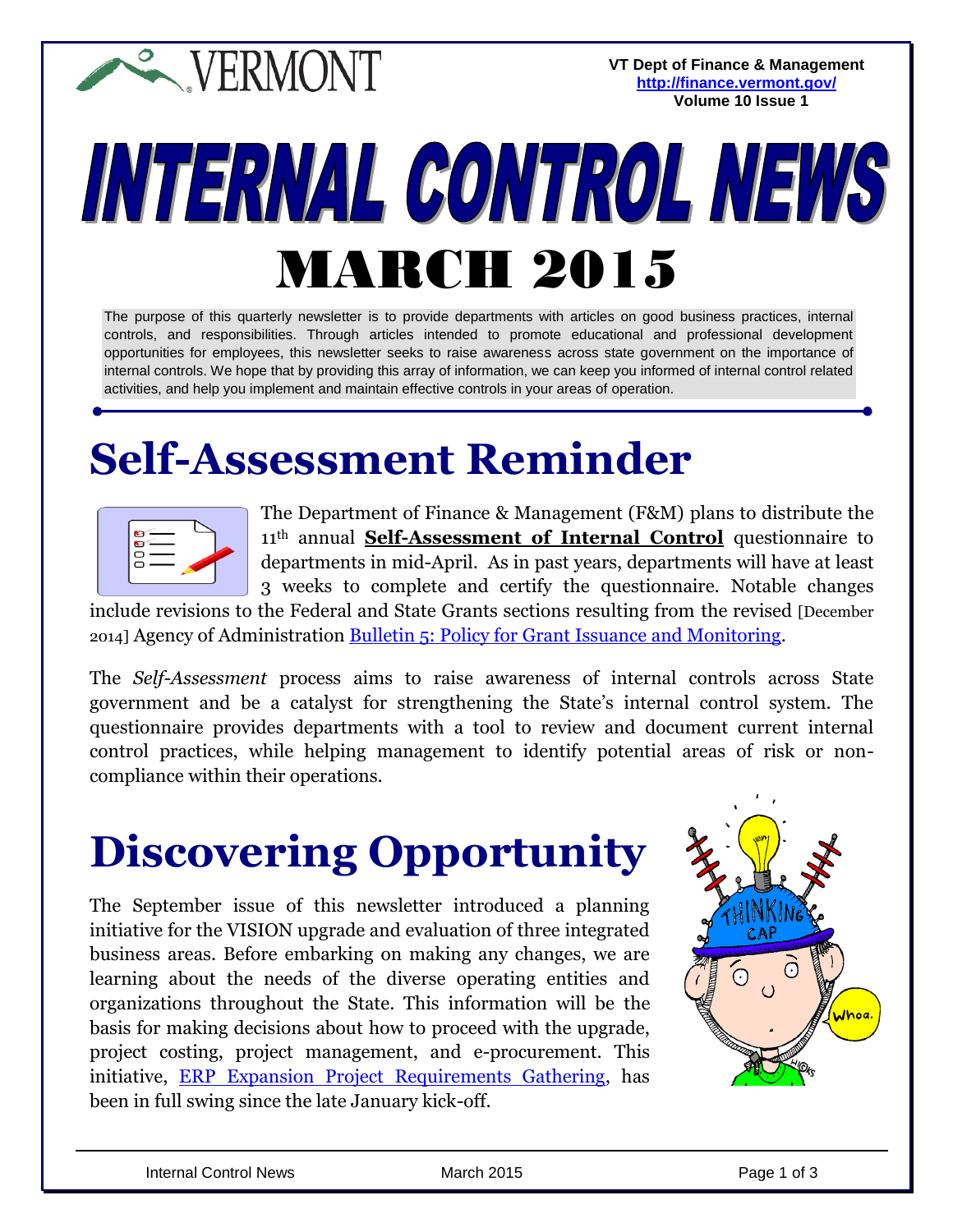We'll soon see preliminary drafts of as-is process maps and the hundreds of requirements for the specific areas. Now, at the mid-point of this project, patterns are becoming more obvious.

Universally, everyone we've spoken with wants to simplify sign-on. We rely on many applications, most have user IDs and passwords which are unique. Wouldn't it be nice if we only had one login? Another common theme is attaching substantiation to a transaction. Using expense reports as an example, wouldn't it be nice to attach a PDF of receipts to the on-line expense report instead of routing them separately? Some patterns are more challenging. We've spoken with 13 groups to understand the steps taken to execute a contract. There are at least 13 different processes. What's the best way to achieve consistency, predictability, and transparency?

Upgrade means opportunity, and as we suspected there are many. The ones listed above are a small sample. Our challenge will be deciding which opportunities receive the attention they deserve.

In the coming weeks team members will be organizing "round 2" discovery sessions. The focus of these sessions will be to verify and complete the draft process maps and list of requirements. Also, before this project is wrapped-up, we will share the results of the organizational change readiness assessment. Data for the assessment was collected a few different ways; the largest data set is from the survey where 24% of the total employee population responded. We are appreciative and impressed with this response rate and are busy diving into data.

If you are interested in finding out more about the Requirements Gathering, please visit the project [website](http://aoa.vermont.gov/erpII) or direct questions to [Tori Pesek](mailto:tori.pesek@state.vt.us) or [Brad Ferland](mailto:brad.ferland@state.vt.us) in the Department of Finance & Management.

"Clip art licensed from the Clip Art Gallery o[n DiscoverySchool.com"](http://www.discoveryeducation.com/)

#### **Reduced Mileage Rate Update**

Employees have claimed reimbursement for more than **123,000 miles** under the **reduced mileage rate** in the first six months since its July 1, 2014 implementation. Reduced-rate claims have been filed in 42 (of 58) departments and represent 3% of all reimbursed mileage during this period. However, the concentration of claims is primarily in 9 departments that in total account for nearly 80% of all reduced-rate miles.



Negotiated between the administration and respective bargaining units, the *reduced-rate* is to be used (*instead of the full-rate*) by employees who choose to use their privately-owned vehicle (POV) for official business travel *when* a State vehicle is reasonably available and more cost-effective than a POV. In addition to direct cost savings from use of the lower rate, other objectives were to incent greater utilization of State vehicles (i.e., department, fleet or rental